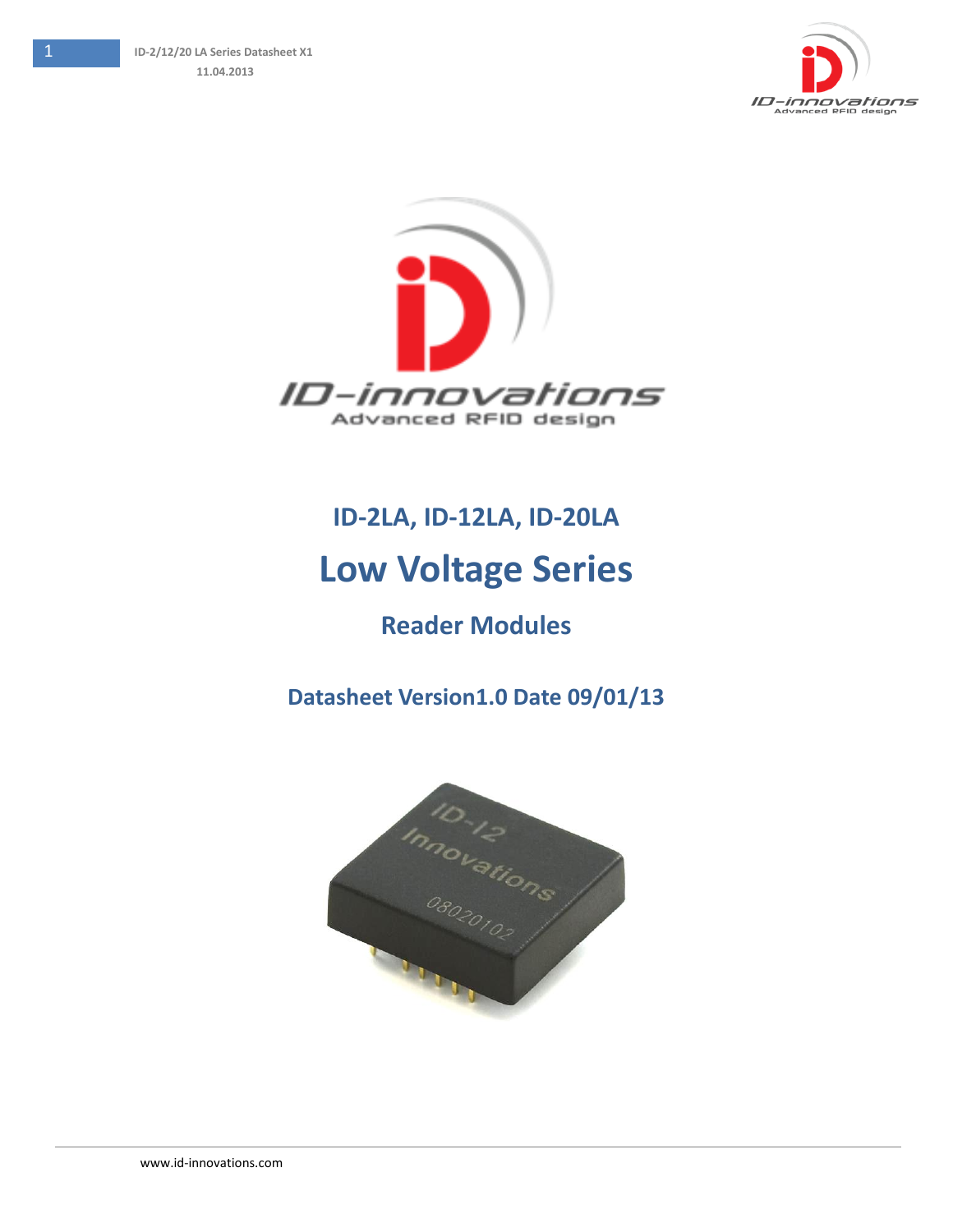### **Content**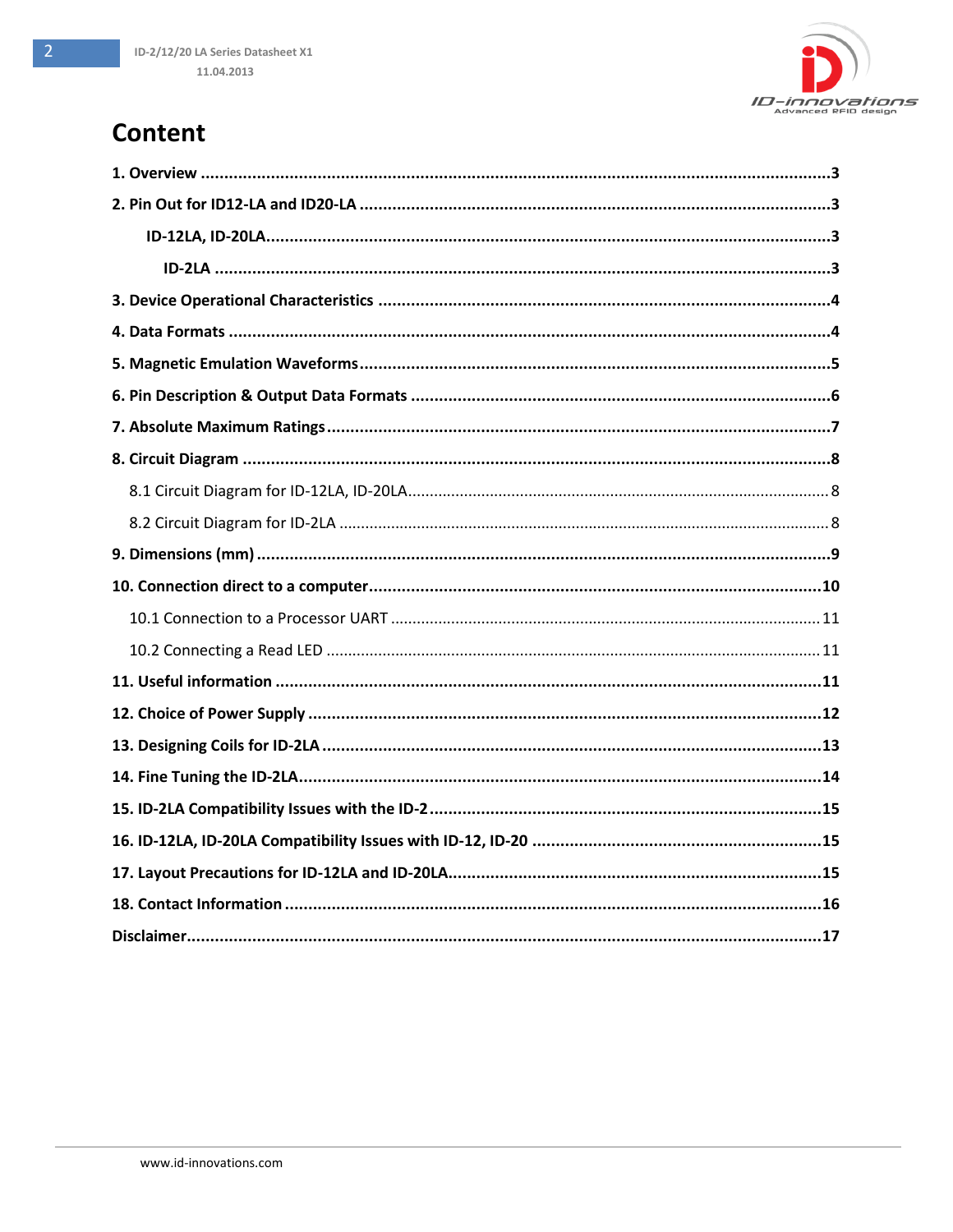

#### <span id="page-2-0"></span>**1. Overview**

ID2-LA, ID12-LA and the ID20-LA series are small footprint 2.8-5.0volt reader modules that support ASCII, Wiegand26 and Magnetic ABA Track2 data formats. The modules are pin and function compatible with the ID2/12/20 series.

### <span id="page-2-1"></span>**2. Pin Out for ID12-LA and ID20-LA**

<span id="page-2-2"></span>

|                         | ID-12LA. ID-20LA   |
|-------------------------|--------------------|
|                         | $11 -$             |
| -1<br>Ξ                 | $10 -$             |
| $-2$                    | $9 -$              |
| $\blacksquare$ 3<br>■ 4 | $8 -$<br>7∎        |
| $\blacksquare$ 5        | 6∎                 |
|                         | <b>Bottom View</b> |

| 2.  | RES (Reset Bar)     |
|-----|---------------------|
| 3.  | ΝC                  |
| 4.  | ΝC                  |
| 5.  | СP                  |
| 6.  | Tag in Range        |
| 7.  | Format Selector     |
| 8.  | D1 (Data Pin 1)     |
| 9.  | DO (Data Pin 0)     |
| 10. | Read (LED / Beeper) |
| 11. | +2.8V thru +5.0V    |

1. GND



ID-2LA

<span id="page-2-3"></span>

**Bottom View** 

1. GND 2. RES (Reset Bar) 3. ANT (Antenna) 4. ANT (Antenna) 5. CP 6. Tag in Range 7. Format Selector 8. D1 (Data Pin 1) 9. D0 (Data Pin 0) 10. Read (LED / Beeper)



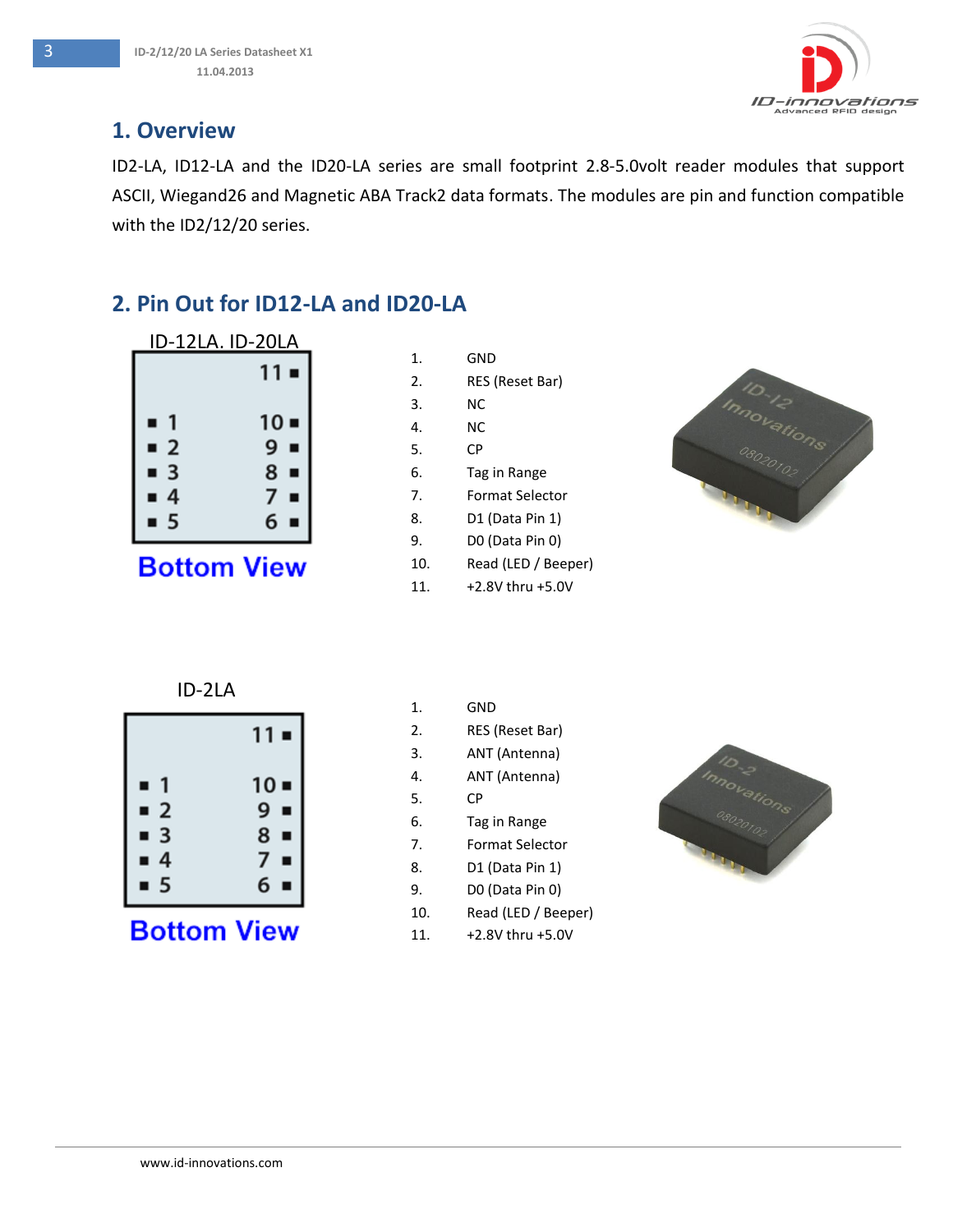### <span id="page-3-0"></span>**3. Device Operational Characteristics**

| Parameter             | ID-2LA, ID-12LA, ID-20LA                                                        |
|-----------------------|---------------------------------------------------------------------------------|
| Frequency             | 125 kHz nominal                                                                 |
| Card Format           | EM 4001 or compatible                                                           |
| Read Range ID3        | Up to 30 using suitable antenna using ID-Innovations clamshell card @5v         |
| Read Range ID13       | Up to 12cm using ISO card, up to 18cm using ID-Innovations clamshell card $@5v$ |
| Read Range ID23       | Up to 18cm using ISO card, up to 25cm using ID-Innovations clamshell card @5v   |
| Encoding              | Manchester 64-bit, modulus 64                                                   |
| Power Requirement     | +2.8 VDC thru +5 VDC @ 35mA ID-12LA, 45mA ID-20LA                               |
| RF I/O Output Current | $+/- 200$ mA PKPK                                                               |

#### <span id="page-3-1"></span>**4. Data Formats**

Output Data Structure - ASCII - 9600 Baud, No Parity, 1 stop bit.

Output = CMOS (Push Pull) 0-Vdd

| STX (02h)<br>DATA (10 ASCII) | CHECK SUM (2 ASCII) | <b>CR</b> | ⊔ | ETX (03h) |
|------------------------------|---------------------|-----------|---|-----------|
|------------------------------|---------------------|-----------|---|-----------|

Example for Calculation of Checksum for ASCII

Suppose the output Data is 0C000621A58E

Here the actual data is 0C,00,00,06,21,A5 and the checksum is 6E

Using binary we Exclusive OR the bit columns

| 0C              | $\equiv$ | 00001100      |
|-----------------|----------|---------------|
| 00              |          | 00000000      |
| 06              | =        | 00000110      |
| 21              |          | 00100001      |
| A5              | =        | 10100101      |
| <b>CHECKSUM</b> |          | 10001110 (8E) |

#### Output Data Structure - Wiegand26 – 1mS repeat, 50uS pulse. Open Drain

| <b>1</b>        | -  | 13 | 4 |  | 6 |                | 8 | 19 | 10 |   | 12 | 12 | 14 | 115 | <b>16</b> | 17 | 18 | $ 19\rangle$ | 20 | 21 |    | 24 |    |  |
|-----------------|----|----|---|--|---|----------------|---|----|----|---|----|----|----|-----|-----------|----|----|--------------|----|----|----|----|----|--|
| IP              | ΙE | IЕ |   |  |   | E              | Ε | ΙE | ΙE | E | ΙE | -  | lO | lO  | lO        | IO | lO | lC           | lO | IC | lo |    | lC |  |
| Even parity (E) |    |    |   |  |   | Odd parity (O) |   |    |    |   |    |    |    |     |           |    |    |              |    |    |    |    |    |  |

P = Parity start bit and stop bit

#### Output Data Magnetic ABA Track2 – At Approx. 80cm/sec. Open Drain

|  | 10 Leading<br>`Zeros | $\sim$<br>۔ ب | Ddld | -- | LCR | Zeros<br>Ending<br>10 ° |
|--|----------------------|---------------|------|----|-----|-------------------------|
|--|----------------------|---------------|------|----|-----|-------------------------|

[SS is the Start Character of 11010, ES is the end character of 11111, and LRC is the Longitudinal Redundancy Check.]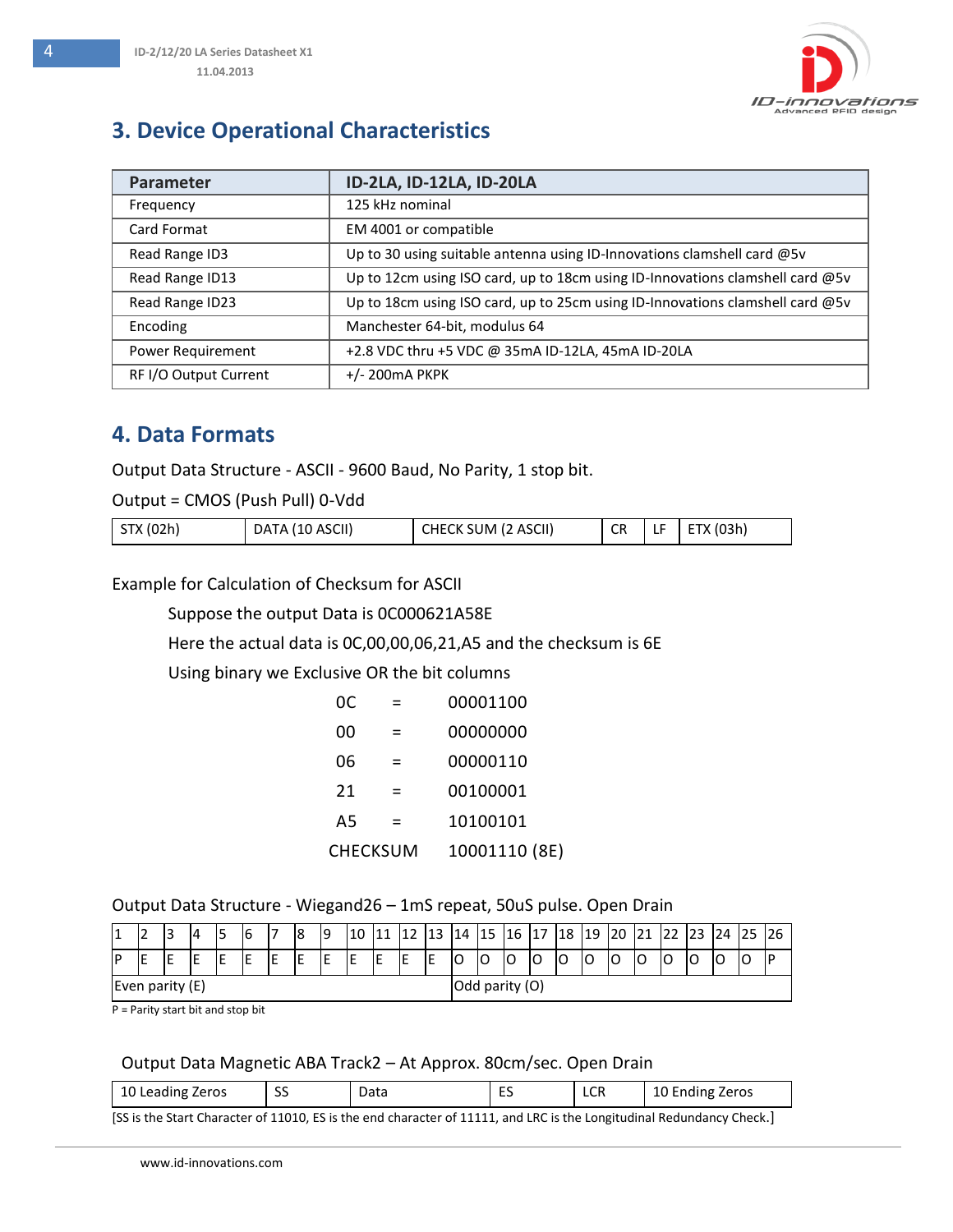

# <span id="page-4-0"></span>**5. Magnetic Emulation Waveforms**

5 **ID-2/12/20 LA Series Datasheet X1 11.04.2013**



#### Start and End Sequences for Magnetic Timing





The magnetic Emulation Sequence starts with the Card Present Line going active (down). There next follows 10 clocks with Zero '0' data. At the end of the 10 leading clocks the start character (11010) is sent and this is followed by the data. At the end of the data the end character is sent followed by the LCR. Finally 10 trailing clocks are sent and the card present line is raised.

The data bit duration is approximately 330uS. The approximate clock duration is 110uS. Because of the symmetry data can be clocked off either the rising or falling edge of the clock.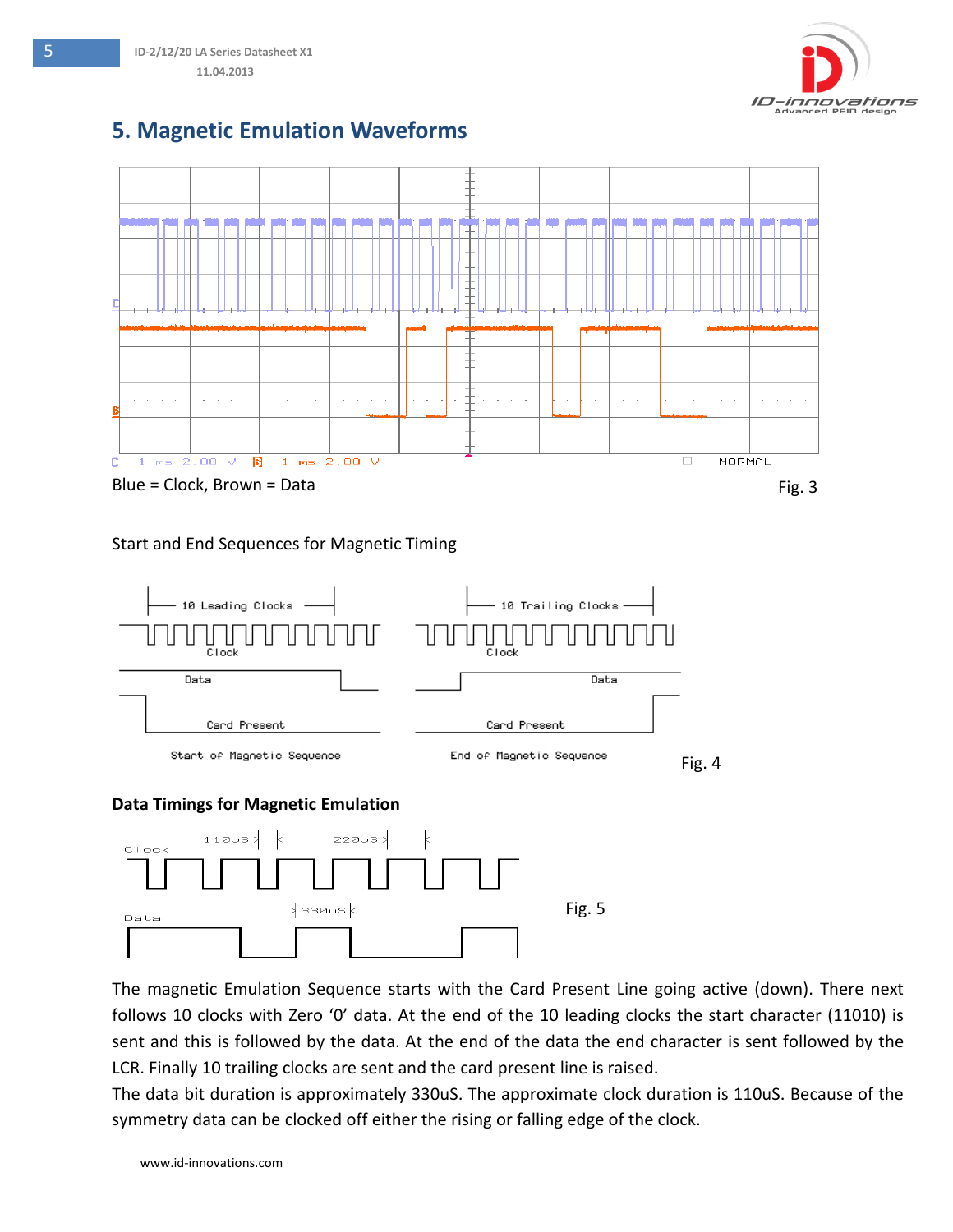

### <span id="page-5-0"></span>**6. Pin Description & Output Data Formats**

| Pin#   | <b>Description</b>                 | <b>ASCII</b>        | <b>Magnet</b><br><b>Emulation</b> | Wiegand26     |
|--------|------------------------------------|---------------------|-----------------------------------|---------------|
| Pin 1  | Zero Volts                         | GND 0V              | GND <sub>OV</sub>                 | GND 0V        |
| Pin 2  | Strap to Pin11<br>Reset Bar        |                     | <b>Reset Bar</b>                  | Reset Bar     |
| Pin 3  | ID-2LA only<br>To External Antenna | Antenna             | Antenna                           | Antenna       |
| Pin 4  | ID-2LA only<br>To External Antenna | Antenna             | Antenna                           | Antenna       |
| Pin 5  | Card Present                       | No function         | Card Present*                     | No function   |
| Pin 6  | Tag in Range (Future)              | Tag in Range        | Tag in Range                      | Tag in Range  |
| Pin 7  | Format Selector (+/-)              | Strap to GND        | Strap to Pin 10                   | Strap to +5V  |
| Pin 8  | Data 1                             | <b>CMOS</b>         | $Clock*$                          | One Output*   |
| Pin 9  | Data 0                             | TTL Data (inverted) | Data*                             | Zero Output*  |
| Pin 10 | 3.1 kHz Logic                      | Beeper / LED        | Beeper / LED                      | Beeper / LED  |
| Pin 11 | DC Voltage Supply                  | $+2.8$ thru 5V      | +2.8V thru 5V                     | +2.8V thru 5V |

\* Requires 4K7 Pull-up resistor to +5V

Pin1 is the zero volts supply pin and the communications common ground.

Pin2 is used in manufacture and should be strapped to pin11 at all times.

Pin3 is only connected on the ID-2LA and it should be connected to an external antenna of 1.337mH. On the ID-12LA and ID-20LA modules pin3 should be left blank.

Pin4 is only connected in the ID-2LA. It should be connected to an external antenna. It should be left blank on the ID12LA and ID20LA modules.

Pin5 is only used as a 'Card Present' output when the output format is set to Magnetic Emulation. For timings see the 'Magnetic Emulation Waveforms in section 5.

Pin6 is used as a 'Tag in Range' indicator. When a tag is in range the pin is set to VDD voltage else it is at 0v. Pin6 output has an internal 3K3 resistor and may be used to drive an LED directly.

Pin7 is the format selector. The format selector selects the format depending where it is connected. See table above. Note that the output format is decided at switch on and cannot be changed later.

Pin8 has alternate functions. When the output format is set to Magnetic Emulation pin8 is used as the 'Clock' output. For timings see the 'Magnetic Emulation Waveforms in section 5. The alternate mode is active when the output format is set to ASCII and pin8 then outputs the ASCII data. Pin 8 may be used to connect to a computer RS232 input. See section on connecting to a computer.

Pin9 is active when the output format is set to ASCII and it outputs complementary (inverted) ASCII data output. Pin 9 is also suitable for connection to a UART.

Pin10 is the beeper out pin. When the beeper is active pin10 delivers an output square wave of approximately 3.3KHz. The pin is not buffered and cannot be used to drive a beeper directly.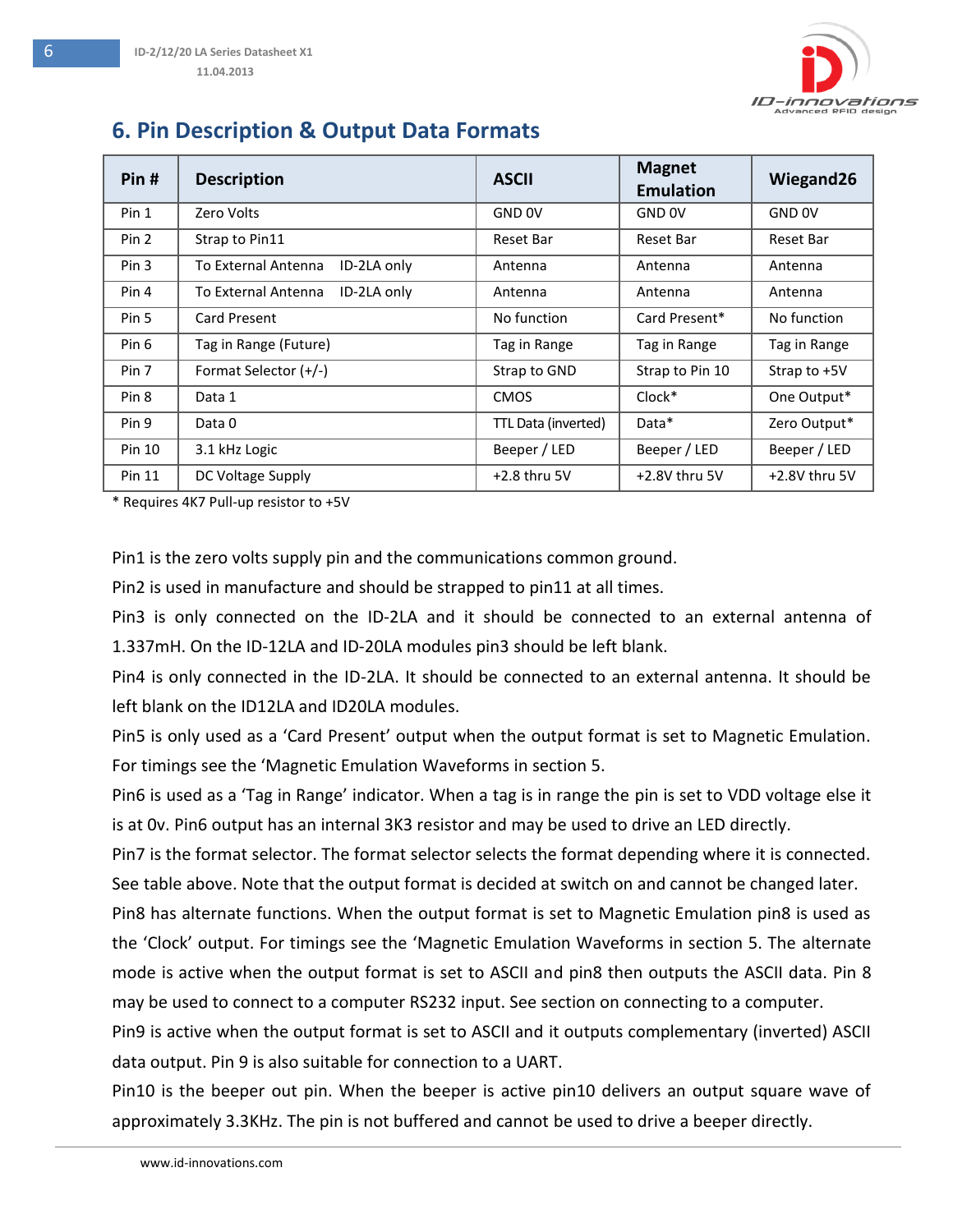

Pin11 is the DC supply pin. The supply voltage must be free from noise and preferably from a linear regulator with less than 3mV PKPK noise. Many modern regulators have noise below 100uV RMS and these are ideal. See the section on choice of power supply.

### <span id="page-6-0"></span>**7. Absolute Maximum Ratings**

| Maximum voltage applied to Pin 2                                       | (Vcc)             | 5.5volt             |
|------------------------------------------------------------------------|-------------------|---------------------|
| Maximum voltage applied to Pin 2                                       | (Reset)           | $Vcc + 0.7v, -0.7v$ |
| Maximum current drawn from Pin 3 (                                     | Antenna)          | $+/- 75mA$          |
| Maximum 125 KHz RF Voltage at Pin 4                                    | (Antenna)         | $+/-$ 80volt Peak   |
| Maximum current drawn from Pin 5                                       | (Card Present)    | $+/-$ 5mA           |
| Maximum current drawn from Pin 6                                       | (Tag in Range)    | $+/-$ 5mA           |
| Maximum Voltage at Pin 7                                               | (Format Selector) | $Vcc + 0.7v, -0.7v$ |
| Maximum current drawn from Pin 8                                       | (Data1)           | $+/-$ 5mA           |
| Maximum current drawn from Pin 9                                       | (Data0)           | $+/-$ 5mA           |
| Maximum current drawn from Pin 10                                      | (Beeper)          | $+/- 10mA$          |
| Additionally, Pins 5, 6, 7, 8, 9 & 10 may not have a voltage exceeding |                   | $Vcc + 0.7v, -0.7v$ |

These ratings are absolute maximums and operation at or near the maximums may cause stress and eventual damage or unpredictable behaviour.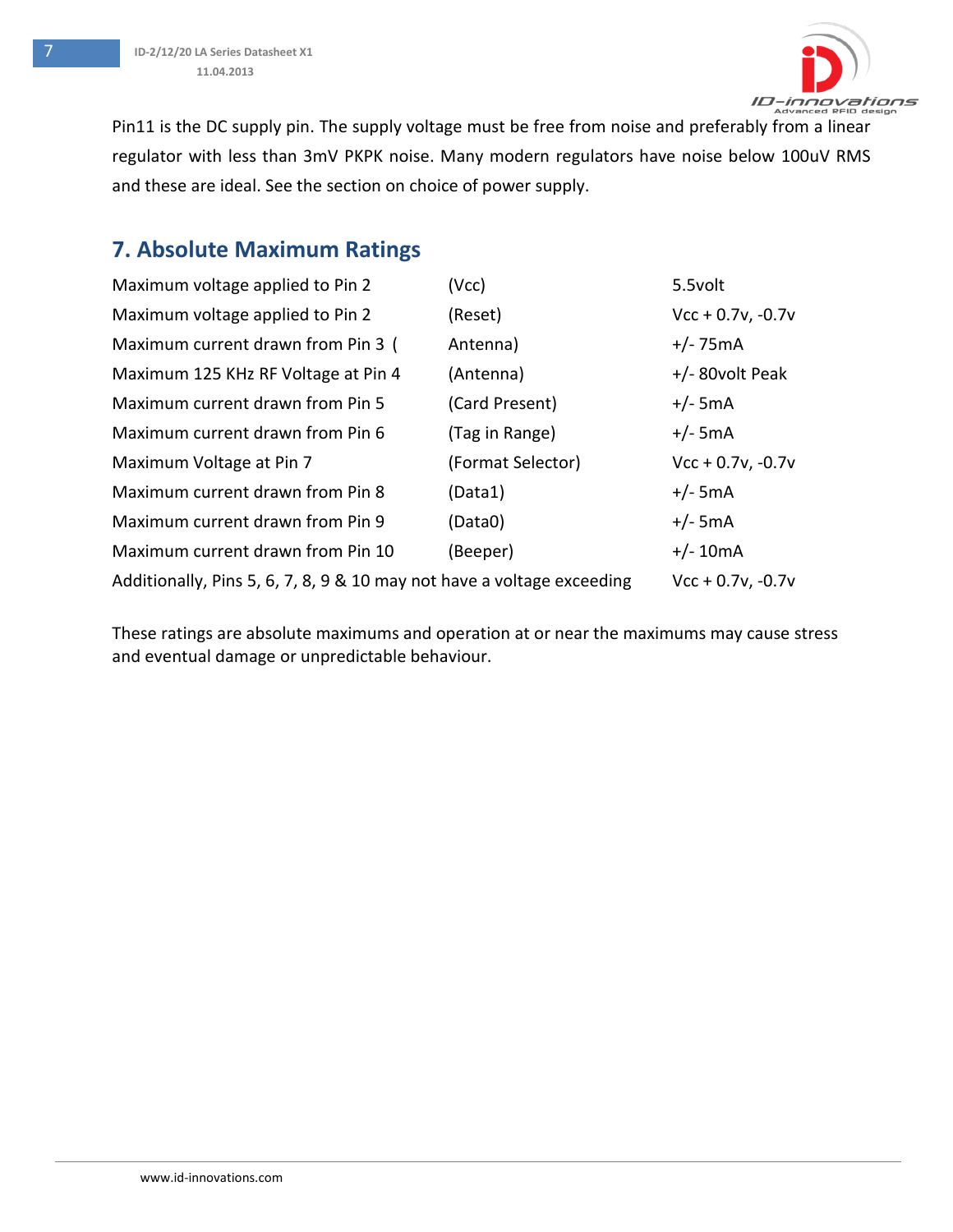

### <span id="page-7-0"></span>**8. Circuit Diagram**

#### <span id="page-7-1"></span>8.1 Circuit Diagram for ID-12LA, ID-20LA



#### <span id="page-7-2"></span>8.2 Circuit Diagram for ID-2LA



| <b>Parts List</b> |                          |  |  |  |  |
|-------------------|--------------------------|--|--|--|--|
| Part#             | Value                    |  |  |  |  |
| R1                | 100R                     |  |  |  |  |
| R2                | 4K7                      |  |  |  |  |
| R3                | 2K <sub>2</sub>          |  |  |  |  |
| C1                | 10uF 25v electrolytic    |  |  |  |  |
| C <sub>2</sub>    | 1000uF 10v electrolytic  |  |  |  |  |
| C3                | 100 <sub>n</sub> F       |  |  |  |  |
| Q1                | BC457 or similar         |  |  |  |  |
| LED1              | Read LED                 |  |  |  |  |
| LED <sub>2</sub>  | Tag In Range LED         |  |  |  |  |
| Β1                | 2.7khz - 3kHz 5v PKPK AC |  |  |  |  |

| <b>Parts List</b> |                          |  |  |  |  |  |
|-------------------|--------------------------|--|--|--|--|--|
| Part #            | <b>Value</b>             |  |  |  |  |  |
| R1                | 100R                     |  |  |  |  |  |
| R2                | 4K7                      |  |  |  |  |  |
| R3                | 2K <sub>2</sub>          |  |  |  |  |  |
| C1                | 10uF 25v electrolytic    |  |  |  |  |  |
| C <sub>2</sub>    | 1000uF 10v electrolytic  |  |  |  |  |  |
| C <sub>3</sub>    | 100nF                    |  |  |  |  |  |
| L1                | 1.337mH                  |  |  |  |  |  |
| Q1                | BC457 or similar         |  |  |  |  |  |
| LED1              | <b>Read LED</b>          |  |  |  |  |  |
| LED2              | Tag In Range LED         |  |  |  |  |  |
| Β1                | 2.7khz - 3kHz 5v PKPK AC |  |  |  |  |  |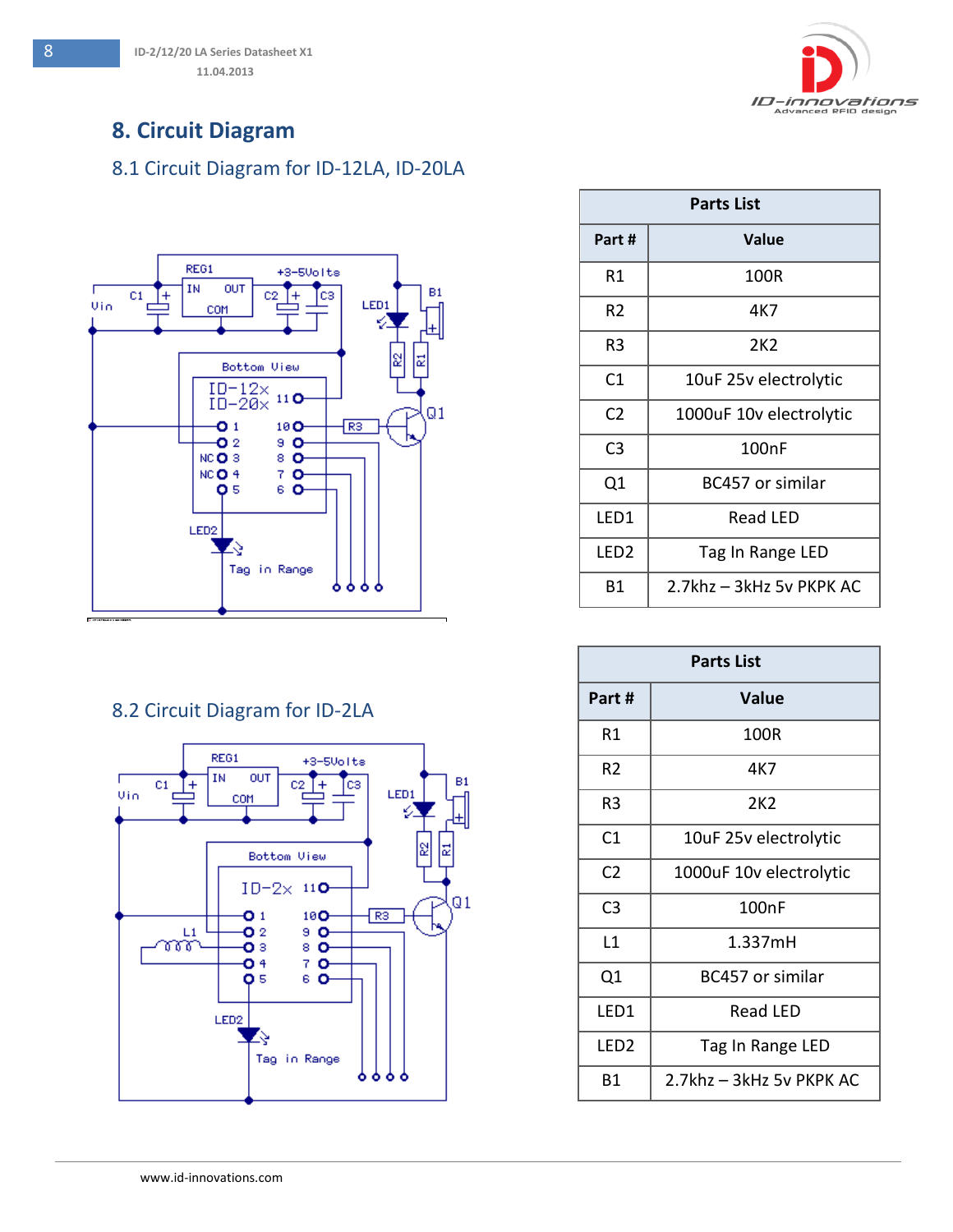

### <span id="page-8-0"></span>**9. Dimensions (mm)**

|   | <b>ID-2LA</b> |      |      |  |
|---|---------------|------|------|--|
|   | Nom.          | Min. | Max. |  |
| A | 12.0          | 11.6 | 12.4 |  |
| B | 8.0           | 7.6  | 8.4  |  |
| C | 15.0          | 14.6 | 15.4 |  |
| D | 20.5          | 20.0 | 21.5 |  |
| E | 18.5          | 18.0 | 19.2 |  |
| F | 14.0          | 13.0 | 14.8 |  |
| G | 22.0          | 21.6 | 22.4 |  |
| P | 2.0           | 1.8  | 2.2  |  |
| н | 5.92          | 5.85 | 6.6  |  |
| J | 9.85          | 9.0  | 10.5 |  |
| W | 0.66          | 0.62 | 0.67 |  |



|   | ID-12LA |      |      |
|---|---------|------|------|
|   | Nom.    | Min. | Max. |
| A | 12.0    | 11.6 | 12.4 |
| B | 8.0     | 7.6  | 8.4  |
| C | 15.0    | 14.6 | 15.4 |
| D | 25.3    | 24.9 | 25.9 |
| E | 20.3    | 19.8 | 20.9 |
| F | 16.3    | 15.8 | 16.9 |
| G | 26.4    | 26.1 | 27.1 |
| P | 2.0     | 1.8  | 2.2  |
| н | 6.0     | 5.8  | 6.6  |
| J | 9.9     | 9.40 | 10.5 |
| W | 0.66    | 0.62 | 0.67 |

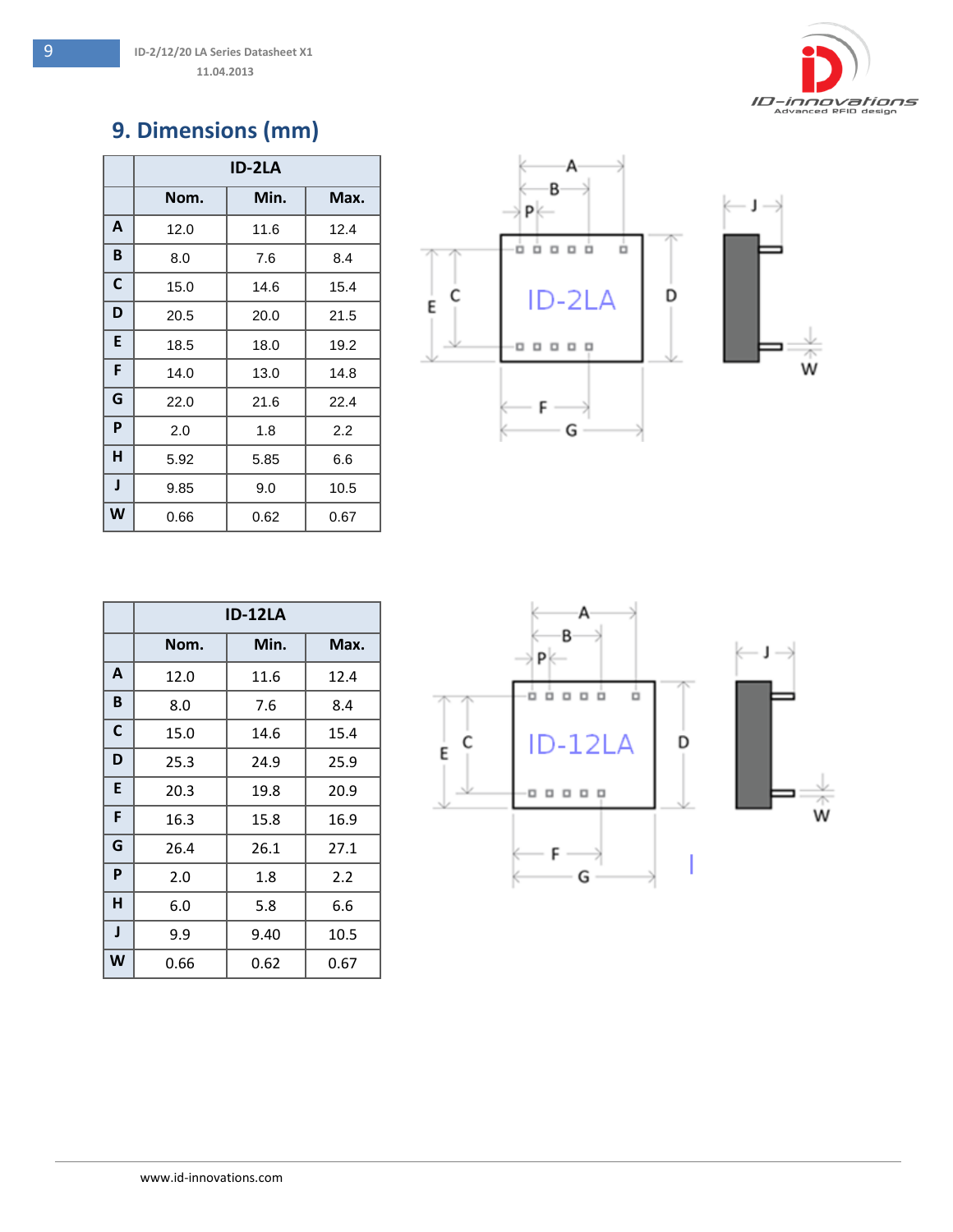

|              | <b>ID-20LA</b> |      |      |  |
|--------------|----------------|------|------|--|
|              | Nom.           | Min. | Max. |  |
| A            | 12.0           | 11.6 | 12.4 |  |
| B            | 8.0            | 7.6  | 8.4  |  |
| C            | 15.0           | 14.6 | 15.4 |  |
| D            | 40.3           | 40.0 | 41.0 |  |
| E            | 27.8           | 27.5 | 28.5 |  |
| F            | 22.2           | 21.9 | 23.1 |  |
| G            | 38.5           | 38.2 | 39.2 |  |
| P            | 2.0            | 1.8  | 2.2  |  |
| н            | 6.8            | 6.7  | 7.0  |  |
| $\mathbf{I}$ | 9.85           | 9.4  | 10.6 |  |
| W            | 0.66           | 0.62 | 0.67 |  |

<span id="page-9-0"></span>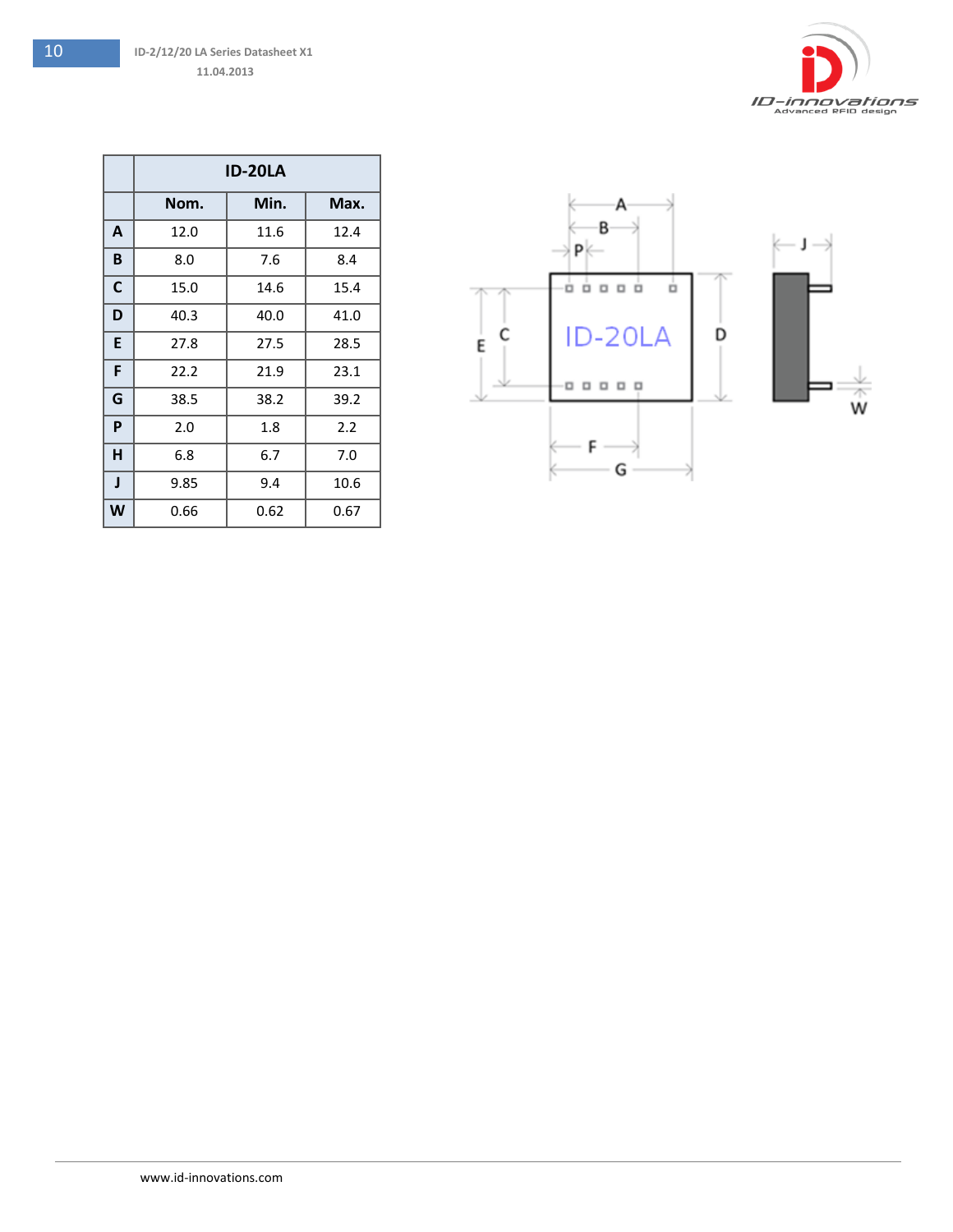#### **10. Connection direct to a computer**

Direct connection to a computer RS232 can be made by connecting Pin8 to a 1k series resistor and connecting the other end of the resistor to the computer RS232 input. The mode is called pseudo RS232. On a standard D9 socket, connect module Pin8 via the series 1k to pin2 of the D-type. Connect the ground to Pin5 on the D-type. Leave the TX pin3 open. See "Useful Information" below for free terminal download information.

Note that a +2.8v rail will result in the data outputs having a lower swing and may not be suitable for all computers.

#### <span id="page-10-0"></span>10.1 Connection to a Processor UART

Direct connection to UART is made by connecting Pin9 to the UART Rx in pin

#### <span id="page-10-1"></span>10.2 Connecting a Read LED

Sometimes the user may not want to drive a beeper but may still need to drive an LED. In this case a driver transistor may not be necessary because the Beeper Output Pin can supply 5mA continuously. Connect a 1k5 resistor to the Beeper Pin. This will limit the current. Connect the other end of the resistor to the LED anode and connect the cathode to ground.

#### <span id="page-10-2"></span>**11. Useful information**

For general testing we suggest the user downloads a terminal program free from the internet. Here is one particularly good one to consider:

<http://braypp.googlepages.com/terminal> - Truly an excellent piece of software, the best terminal we have ever seen.

If you have any technical queries please contact your local distributor, they have all the technical resources to help you and support you. Where no local distributor exists, our technical helpline may be contacted by writing to **[help@ID-Innovations.com](mailto:help@ID-Innovations.com)**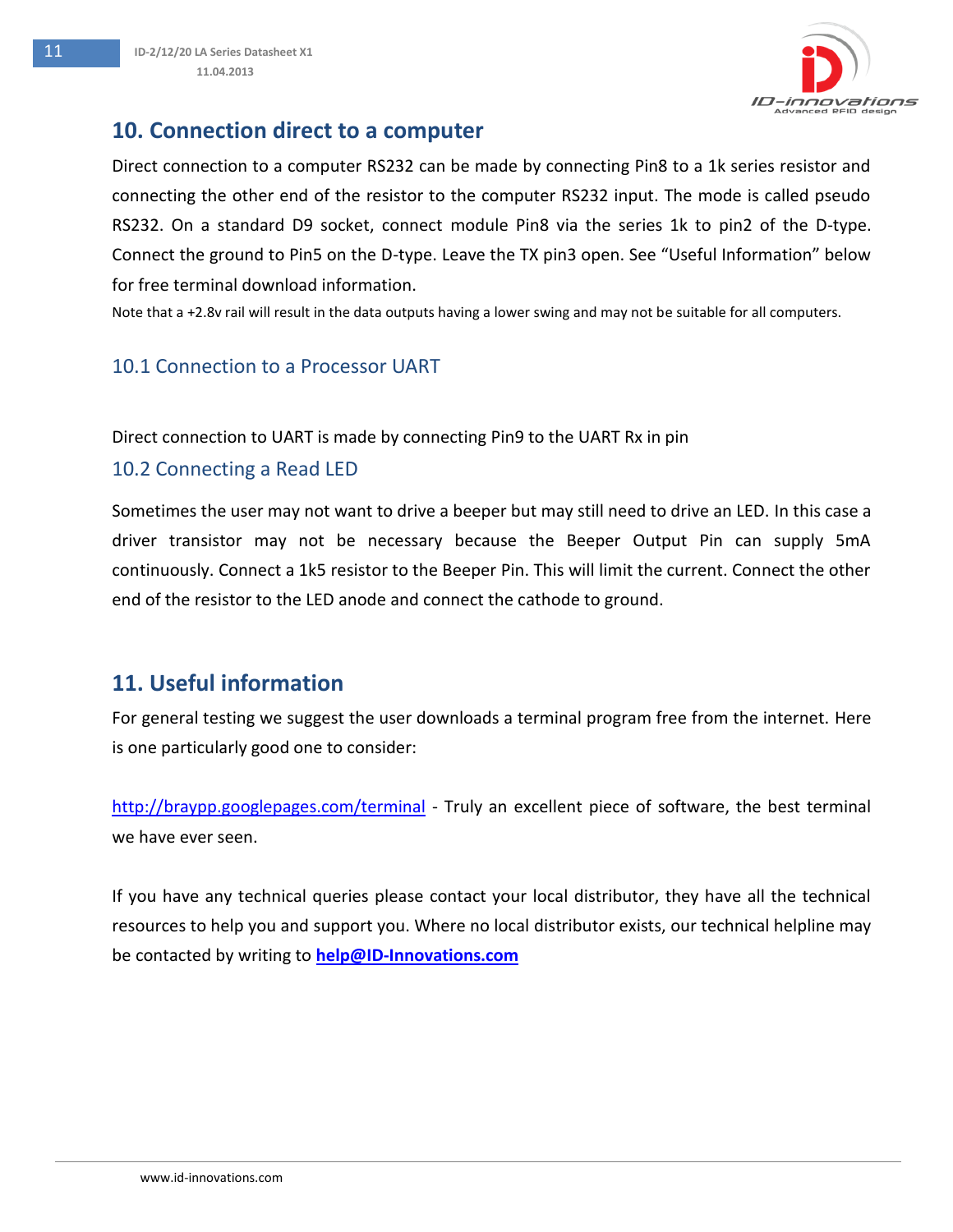### <span id="page-11-0"></span>**12. Choice of Power Supply**

The choice of power supply is very important. The ideal power supply will be a linear type such as an LM7805 or a 3.3 volt equivalent. Batteries may also be used without a regulator, a suitable arrangement can consist of a 3volt lithium cell or 3x 1.5v cells to give 4.5 volts. Note that ID-Innovations will be introducing a low-range series of micro-power reader modules (current <1mA) with the same pin out.

Switching power supplies are gaining increasing popularity, however switching supplies can present several problems for 125 KHz readers. The switching frequency must not be close to a multiple of 125 KHz or severe interference can result which will reduce the read range. Another issue with switching supplies is output voltage ripple. For good range the output ripple should be less than 3mV PKPK. This is very demanding on switching power supplies. Some recommended solutions are shown below for use with working with switching power supplies.





The upper diagram shows a low pass filter which may help increase range if the output ripple from the switching power supply is less than 10mV PKPK. The best solution, and the one which takes up less space, uses an SOT23 linear LDO regulator. The circuit employs a Zetex device which may also be powered down. Alternatively a Microchip MCP1702 could be considered, however the maximum current is limited to 50mA and may not be suitable for the ID-2LA in some circumstances.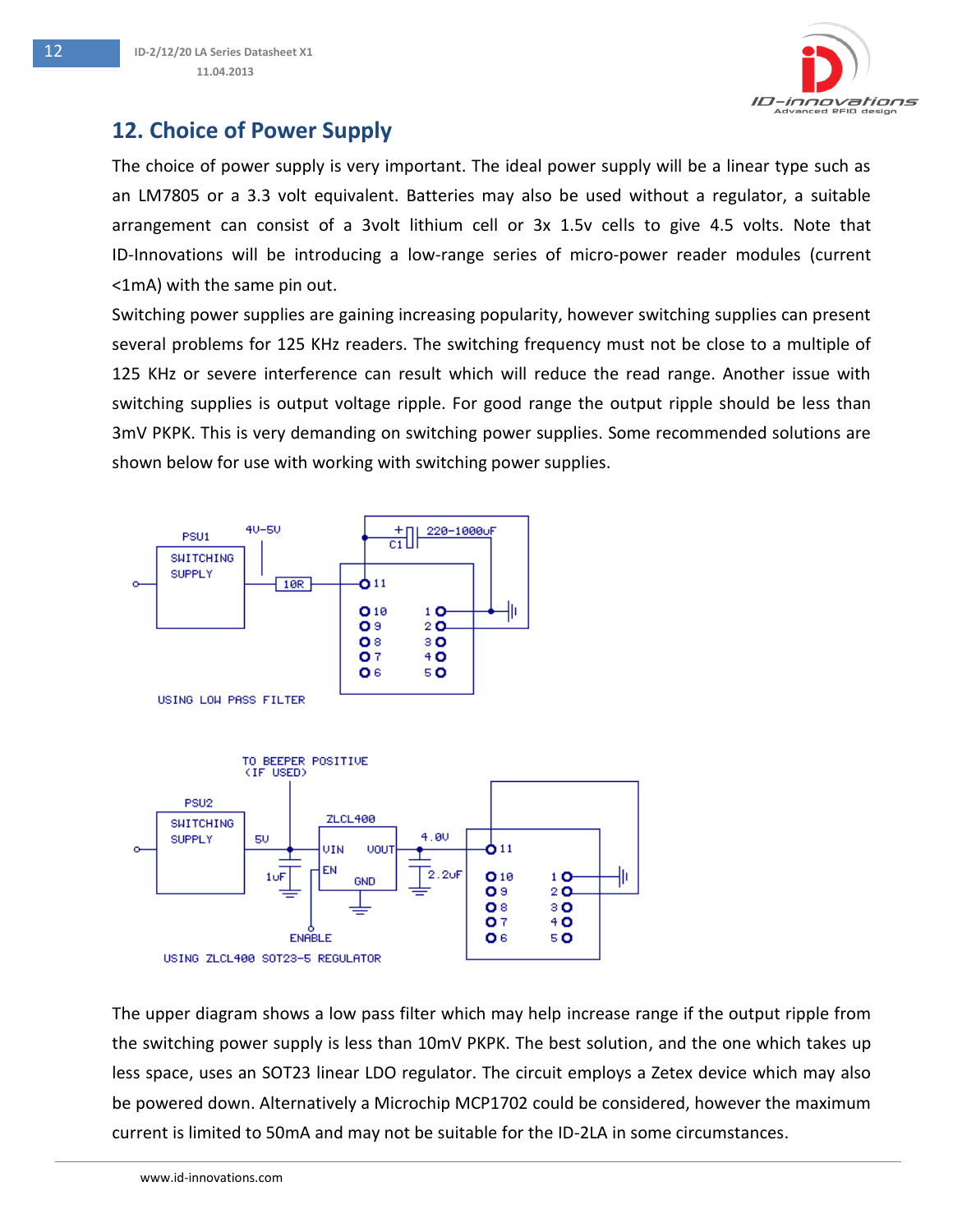

### <span id="page-12-0"></span>**13. Designing Coils for ID-2LA**

The recommended Inductance is 1.337mH to be used with the internal tuning capacitor of 1n2. In general the bigger the antenna the better, provided the reader is generating enough field strength to excite the tag. The ID-2LA is relatively low power so a maximum coil size of 15x15cm is recommended if it is intended to read ISO cards. If the reader is intended to read glass tags the maximum coil size should be smaller, say 10x10cm.

Long read ranges, up to 30cm and more, can be achieved with Innovations Long Range Clamshell Cards using 10x10cm Antennas. There is a science to determine the exact size of an antenna but there are so many variables that in general it is best to get a general idea after which a degree of 'Try it and see' is unavoidable. If the reader is located in a position where there is a lot of heavy interference then less range cannot be avoided. In this situation the coil should be made smaller to increase the field strength and coupling. It is difficult to give actual examples of coils for hand wounding because the closeness and tightness of the winding will significantly change the inductance. A professionally wound coil will have much more inductance than a similar hand wound coil.

For those who want a starting point into practical antenna winding it was found that 71 turns on a 120mm diameter former gave an inductance of 1.33mH.

Sometimes the antenna coil is necessarily surrounded by a metallic enclosure or has an adjacent copper PCB plane. Both these can behave like a shorted turn. A shorted turn has the effect of setting up a current in opposition to the ID-2LA antenna coil current and is analogous to adding a negative inductance. Some range can be clawed back by either increasing the inductance or increasing the capacitance. If the experimenter has an inductance meter that works at 100 KHz then he can adjust the inductance back to 1.337mH by winding extra turns. Failing this an external capacitance, C3, can be increased to offset the lower inductance and bring the antenna back to tune.

Remember, that normally there is no need for external capacitance, because the ID2-LA has an internal capacitor of 1N2, which perfectly tunes the recommended inductance of 1.337mH.

#### **Warning.** Do not exceed the stated maximum voltages and currents for the ID2-LA RF output.

Anybody who wishes to be more theoretical we recommend a trip to the Microchip Website where we found an application sheet for Loop Antennas. All the same, once the user has got some theoretical knowledge, the advice of most experts is to suck it and see. <http://ww1.microchip.com/downloads/en/AppNotes/00831b.pdf>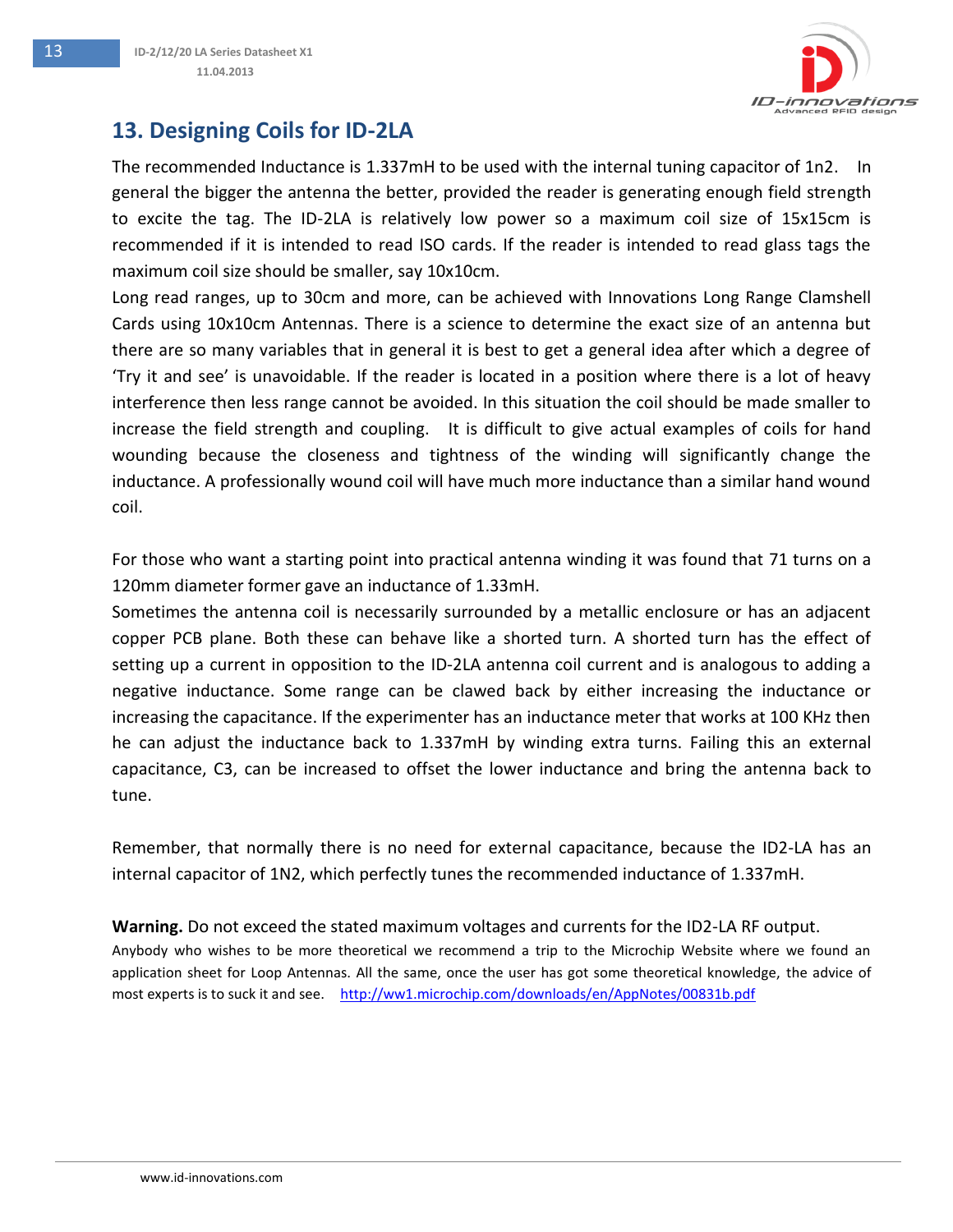

### <span id="page-13-0"></span>**14. Fine Tuning the ID-2LA**

We recommend using an oscilloscope for fine-tuning. Connect the oscilloscope to observe the 125kHz AC voltage across the coil. Get a sizeable piece of ferrite and bring it up to the antenna loop. If the voltage increases then more inductance is required. If the voltage decreases as the ferrite is brought up to the antenna then the inductance is too great. If no ferrite is available then a piece of aluminium sheet may be used for testing in a slightly different way. Opposing currents will flow in the aluminium and it will act as a negative inductance. If the 125kH AC voltage increases as the aluminium sheet approaches the antenna then the inductance is too high. Note it may be possible that the voltage will first maximize then decrease. This means that the module is near optimum tuning. When using ferrite for test then it implies that the coil is a little under value and when using aluminium sheet it implies the coil is a little over value.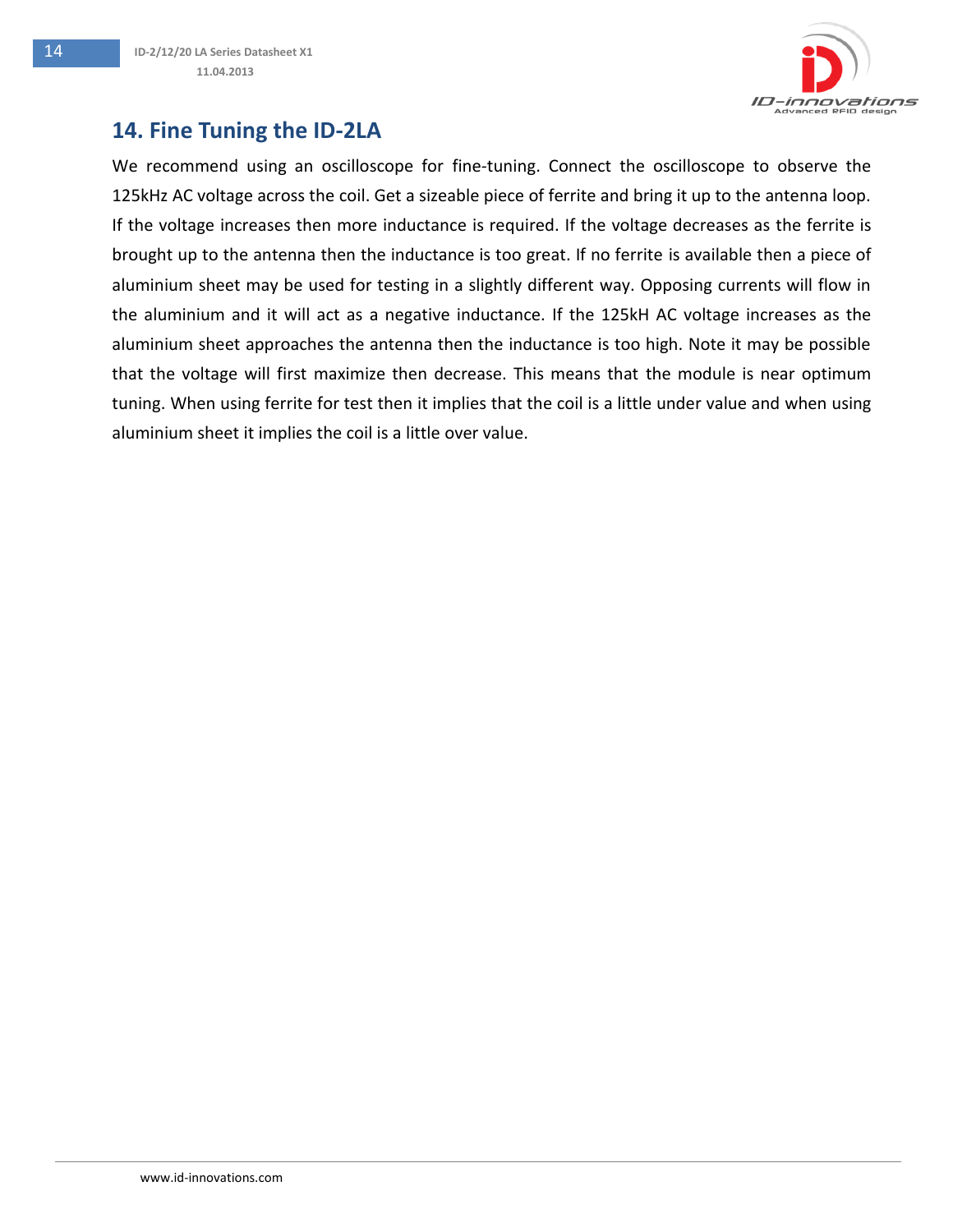

### <span id="page-14-0"></span>**15. ID-2LA Compatibility Issues with the ID-2**

With the exception of pin6, which should be left unconnected in the ID-2, and which now serves as a 'Tag in range Pin', the ID2-LA is 100% pin compatible and supply voltage compatible with the ID-2 and its read and output data functionality is also 100% compatible, the only difference is the RF drive power and tuning. The original ID-2 employed an internal 1n5 (0.0015uF) capacitor and an external 1.07mH search coil, the ID2-LA employs an internal 1n2(0.0012uF) capacitor and an external 1.337mH search coil.

The ID2-LA has a greater RF drive than the ID-2 and the internal tuning capacitor (1n2) requires an external antenna inductance of 1.337mH. If this value inductance is used an external tuning capacitor is not required.

Note that the original ID-2 search coil (value 1.07mH) may still be used if a 180pF or a 220pF external COG capacitor is added across pins 1 and 4. As with the ID-2, the ID2-LA internal tuning capacitor can be accessed on pins 1 and 4. If an external capacitor is added it should be a 100v 180pF COG or a 100v 220pF COG. The ID2-LA RF output drive is greater than the ID-2 RF drive. Users wishing to migrate to the ID2-LA should ensure that the RF voltage and current limits are not exceeded.

#### <span id="page-14-1"></span>**16. ID-12LA, ID-20LA Compatibility Issues with ID-12, ID-20**

With the exception of pin6, which should be left unconnected in the ID-12 and ID-20, and which now serves as a 'Tag in range Pin', the ID12-LA and ID20-LA is 100% pin compatible and supply voltage compatible with the ID-12 and ID-20 and its read and output data functionality is also 100% compatible.

### <span id="page-14-2"></span>**17. Layout Precautions for ID-12LA and ID-20LA**

The layout of the mother board is important. Below is a short list of steps to ensure good read range.

- 1) Never put a copper ground plane under an ID-12LA or an ID-20LA. The antenna in the module will couple with the copper and the copper will act as a shorted turn. A shorted turn acts much like a negative inductance and will detune the antenna in the module.
- 2) Never run a noisy supply track under the module. The track will couple with the antenna and the noise will reduce the read range.
- 3) Never run the tracking of decoupling capacitors for other circuitry, processor etc., under the module.
- 4) Track the module supply decoupling capacitor as close to pin1 and pin11 as possible.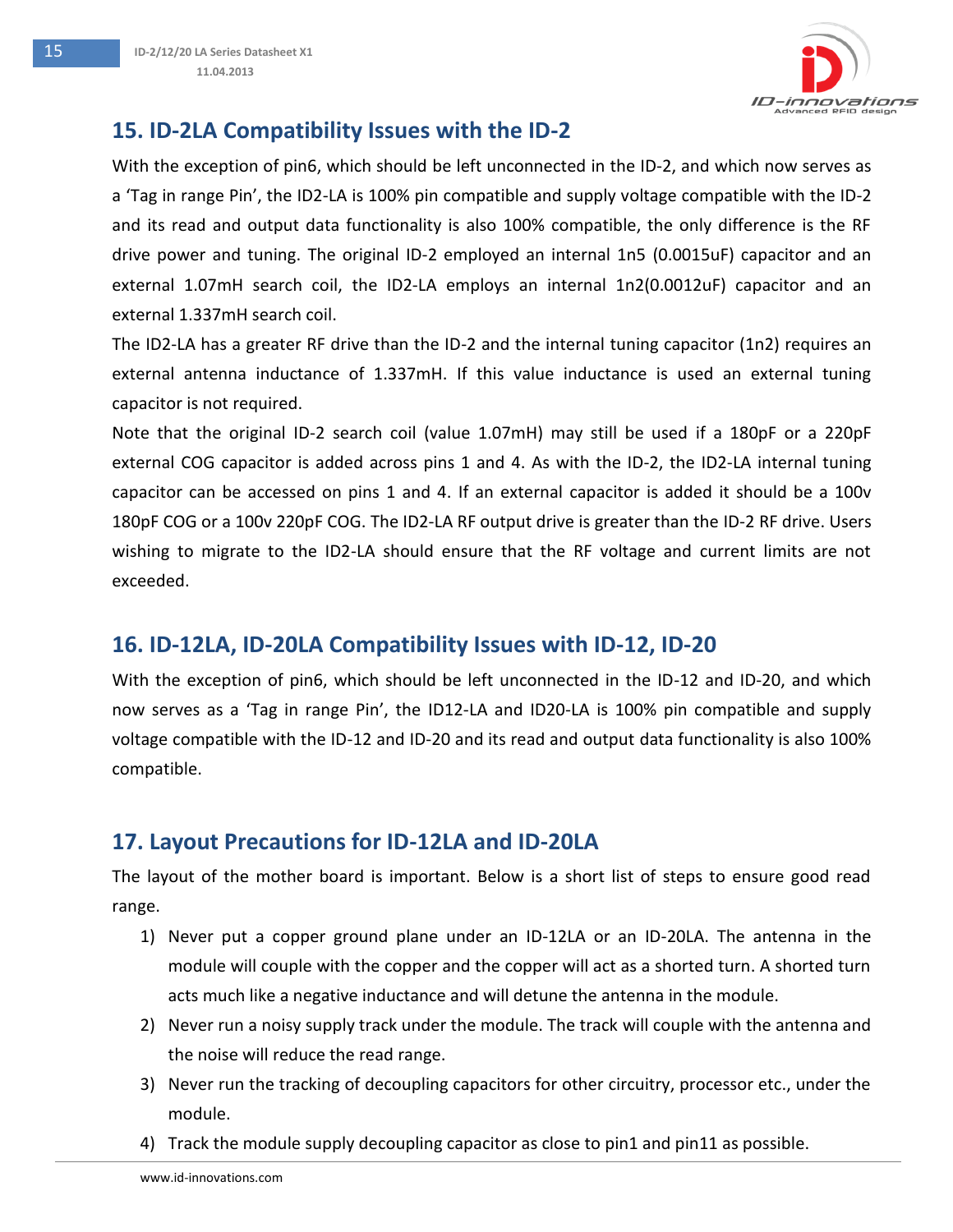

- 5) Use a linear regulator for the supply if possible. If a switching power must be used then see the section on choice of power supply.
- 6) If a switching supply is present on the same mother board, and uses an inductor, consider rotating the inductor to obtain the least coupling with the module antenna.
- 7) Preferably power the beeper from another supply. Beepers can draw large current that can cause the module supply voltage to dip momentarily causing a module brown out reset or other erratic malfunction.

Note. Low power regulators are less expensive, easier to configure, take up less room and noise is easier to control. If long read-range is not critical to your application, consider the ID-Innovations micro power range of pin compatible modules; these typically draw less than 100 micro amperes at 3v.

### <span id="page-15-0"></span>**18. Contact Information**

**Head Office—Australia** ID Innovations 21 Sedges Grove Canning Vale, W.A. 6155 Telephone: +61 8 94554615 Fax: +61 8 94553615

#### **Distributor—P.R. China**

Shanghai Jishi Identification Co. Ltd. C/4F South building No 829 Yi Shan Road Shanghai 200233, P.R.China 上海宜山路829号南4楼C 邮编200233

Telephone: +86 21 64955114 Fax: +86 21 64950750